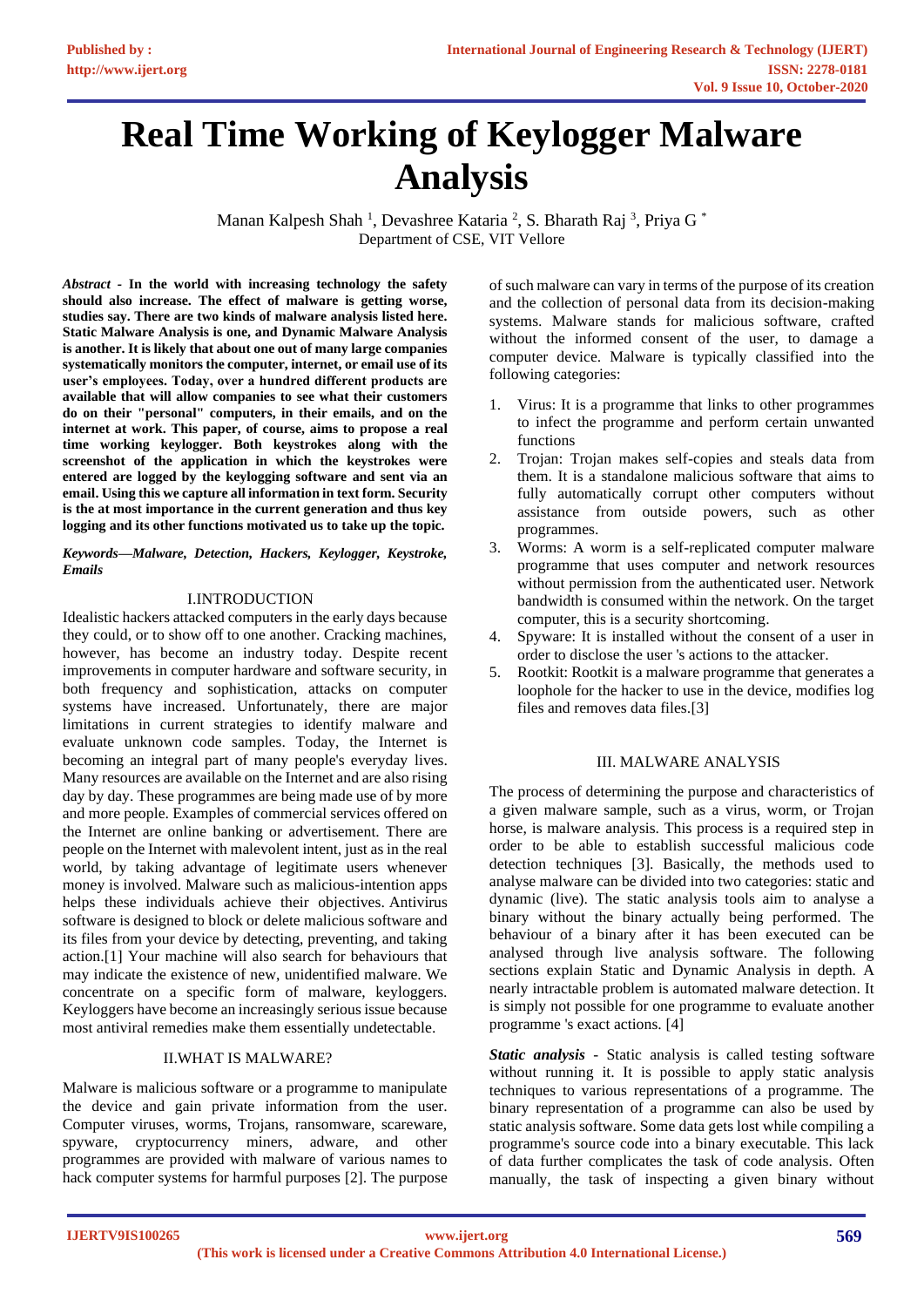executing it is carried out. For example, some useful details, such as data structures and functions used, can be extracted if the source code is available. Once the source code has been compiled into a binary executable, this data gets lost and thus impedes further study. For static malware analysis, there are distinct techniques used. Any of the explanations below are.[5]

File fingerprinting: In addition to inspecting obvious external binary features, this involves file-level operations such as computing the binary's cryptographic hash (e.g., md5) to differentiate it from others and check that it has not been changed.

• File format: Additional useful information can be obtained by exploiting the metadata of a specified file format. In order to specify the file form, this requires the magic number on UNIX systems. For example, a lot of information can be extracted from a Windows binary that is usually in PE (portable executable) format, such as compilation time, imported and exported functions, as well as strings, menus, and icons.

• AV scanning: If the examined binary is a well-known malware, one or more AV scanners are highly likely to detect it. Using one or more AV scanners takes time, but often it becomes a requirement.

Detection of packers: Malware is now often distributed in an obfuscated form, such as encrypted or compressed. Using a packer, this is done, although it is possible to use arbitrary algorithms for adjustment. [6]

Limitation of Static Analysis - The source code of malware samples is usually not readily accessible. That reduces to those that retrieve the information from the binary representation of the malware the relevant static analysis techniques for malware analysis. Consider, for instance, that most malware targets host in the IA32 instruction set running instructions.[7] If the binary employs self-modifying code techniques, the disassembly of such programmes may result in ambiguous results.

*Dynamic Analysis -* In order to evaluate the malicious activity, which is called dynamic malware analysis, a given malware sample can be executed within a managed environment and track its behaviour. Dynamic malware analysis evades the constraints of static analysis (unpacking problem) because Dynamic Malware Analysis is performed during runtime and malware unpacks itself. The real action of a programme is therefore easy to see. [10]

The key downside, however, is the so-called dormant code: that is, dynamic analysis typically tracks only one execution path, unlike static analysis, and thus suffers from insufficient code coverage. In addition, if the research environment is not adequately isolated or limited, there is a possibility of compromising third-party systems. In addition, samples of malware can modify their actions or stop executing at all once they detect that they are being executed in a managed analysis environment. [10]

# IV.KEYLOGGER

Keyloggers are commonly referred to as tracking software, software for controlling user operation, controlling keystroke

systems, keystroke recorders, keystroke loggers, keyboard sniffers, and snoop ware. While keyloggers' primary objective is to track the keyboard behaviour of a user, they now have capabilities that extend beyond that feature. On a computer, they can monitor almost everything that runs.[12] Some keyloggers, known as "screen scrapers," allow a target machine to be visually tracked by taking periodic snapshots of the screen. You can then use the captured images to obtain useful information about the user. Advanced keyloggers can monitor operations such as cutting, copying, and pasting, Internet use, file operations, and printing. Keyloggers are often used to track the activities of users and to capture data such as personally identifiable or otherwise private or sensitive data. Keyloggers, including viruses and worms, are distinct from other forms of spyware or malware. They share system resources with legitimate programmes, remain invisibly resident on the system for as long as required, and are carefully and clearly programmed to perform their tasks without drawing users ' attention. Examples of corporate spyware based on keystroke logging have also reported substantial growth, despite organisations having anti-virus software, antispyware, and firewalls.[13] The Websense Web@ Work Survey 2006 reported that the growth in keylogger instances had increased. There are several various computer-based operations being tracked by keyloggers. Users' keystrokes or other operating system activities are saved and/or transmitted through keyloggers on local or remotely accessible discs. In most cases, keyloggers send the keystroke logs to the attackers by email.[13][14]



#### V.TYPES

It is possible to divide keyloggers primarily into two categories: hardware and software:

*Keyloggers for Hardware* - Small electronic devices used to record the data between a keyboard interface and an I / O port are hardware keyloggers. After being installed on a computer system, they store the keystrokes in their built-in memory. Some models are mounted within the computer case, within the keyboard port, or directly within the keyboard itself, while others are plugged into the end of the keyboard cord. This hardware does not use the resources of any computer. [14]. Anti-viral tools or scanners cannot identify it because it operates on the hardware platform. It also does not use the hard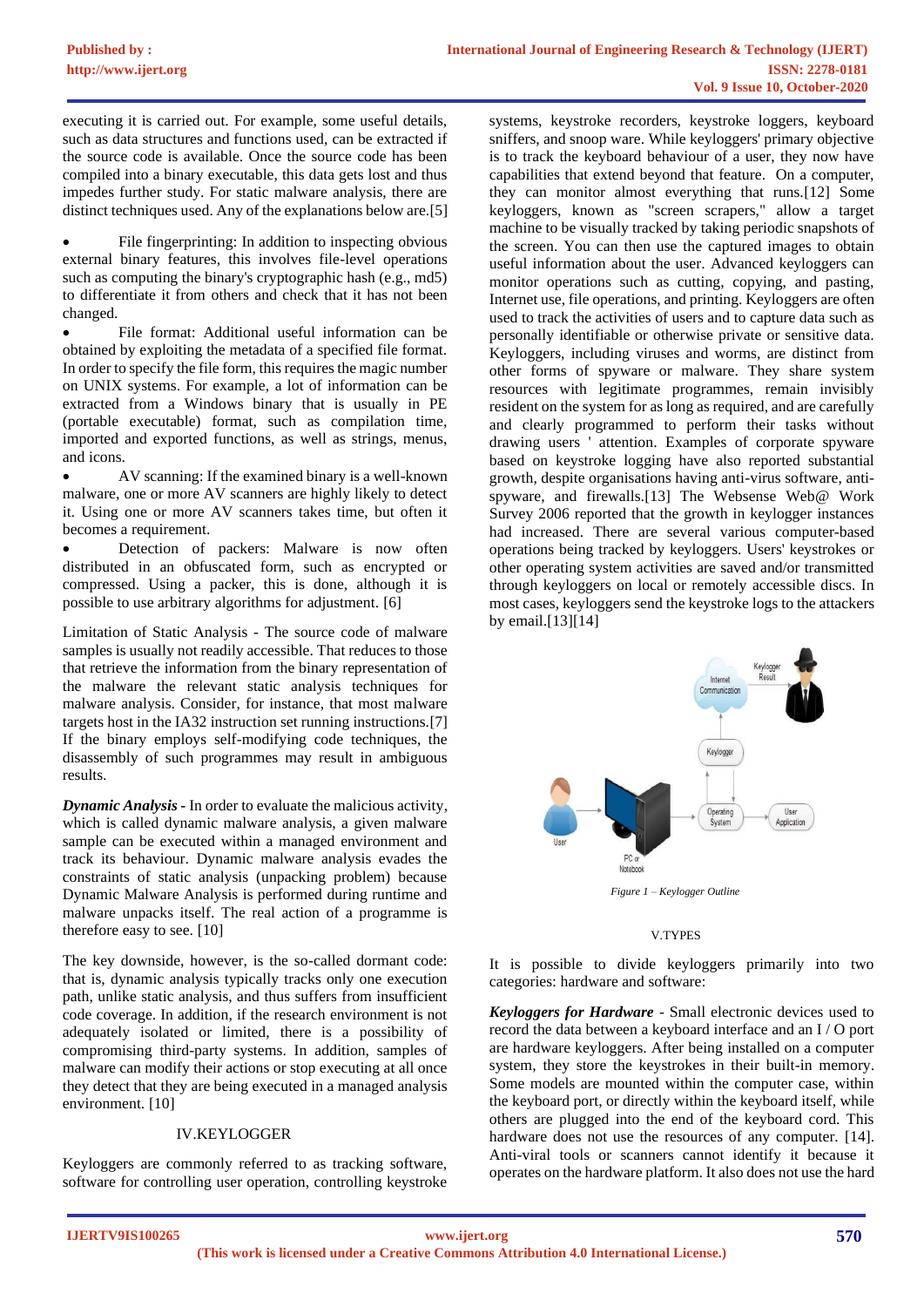disc of the computer to store the records of the keystrokes. The recorded keystrokes can be stored in their own memory, which normally exceeds 2 MB, in encrypted form. To relay keystrokes using the improved encoding scheme, an acoustic keylogger, a sort of hardware keylogger, was implemented. This is accomplished by examining the repetition frequency, the timing of different keyboard strokes, and other background details of related acoustic keystroke signatures. This keylogger is potentially more noticeable than a conventional keylogger because it absorbs the processing resources of a computer during data transmission, and because it causes faint, structured sounds to be generated by the internal computer.[16]

*Keyloggers for Software* - In the target operating system, software keyloggers monitor systems that collect keystroke data, store them on disc or in remote locations and send them to the intruder who installed the keylogger. On the Internet market, commercial software keyloggers are readily available while the parasitic ones are created or used by hackers. There are several real-life incidents that have involved keyloggers. Operating system-specific and Windows operating systems are tracking methods for device keyloggers.[17] The operating system's keyboard driver converts a keystroke into a Windows message called WM KEYDOWN when a user presses a key in the WOS. In the machine message queue, this message is moved. In turn, the WOS will place this message in the message queue of the application thread related to the active window on the computer. The thread polling this queue sends the message to the active window's window procedure. The Keyboard State Table method, the Windows Keyboard Hook method, the Kernel-Based Keyboard Filter Driver method and Innovative methods are four main methods for designing keylogger systems. Computer keyloggers have a variety of features:

- Any user-type keystroke;
- Mouse (clicks and movements) actions;
- Opened or centred windows title;
- Periodic or event-triggered screenshots of screens:
- Running applications and statistics of usage;
- Operations of the file system (create, rename, change, access and delete);
- Internet use (pages visited and duration of visit per page);
- Sent, received, and even unsent emails [16]

# VI.KEYLOGGERS IN ACTION

For several purposes, keyloggers may be used to satisfy various requirements of different users, including government, military, and law enforcement organizations' offices, information security experts, employees, administrators, parents, teachers, and couples. The majority of keyloggers are used for confidential information collection and identity theft, and these uses are illegal. But valid applications, such as intrusion detection, police computer forensics, parental control, monitoring and surveillance in the workplace, and disaster recovery, are also available.[18]

In our paper we are going to be showing the implementation of keylogger and the way it will be a serious threat to computers. Keystroke logging is additionally called keylogging or keyboard capturing. This can be the act of recording the keystrokes on a keyboard. It's typically done covertly so as to confirm that the user i.e. person using the keyboard is in the dark about his or her actions being monitored. Data can then be retrieved by the person operating the logging program.



Figure 2: Keylogger

#### VII.PROPOSED METHODODLOGY

When the code is executed, the user is asked to sign in using his email credentials. If the entered data is wrong an error will pop up not allowing the program to send the data. If the details are entered right the program starts to record the data the user types. We have added conditions for example a limit to be sent. So, if the word limit exceeds the given amount the data will automatically be sent to the email id as provided by the user. The keyboard input is recorded and based on what is pressed, different conditions are called.

- For a normal letter, it gets added to the string
- If a backspace, the last letter gets deleted
- If space key is pressed, a white space is added between the words.

After reaching the word limit it then takes a screenshot using the pyscreenshot. grab () function. It then saves the image and attaches it the final message which is first encoded into a string using the MIMEText. The final message is then sent to the user.

Functional Requirements

- SMTP server
- Email library
- Internet connection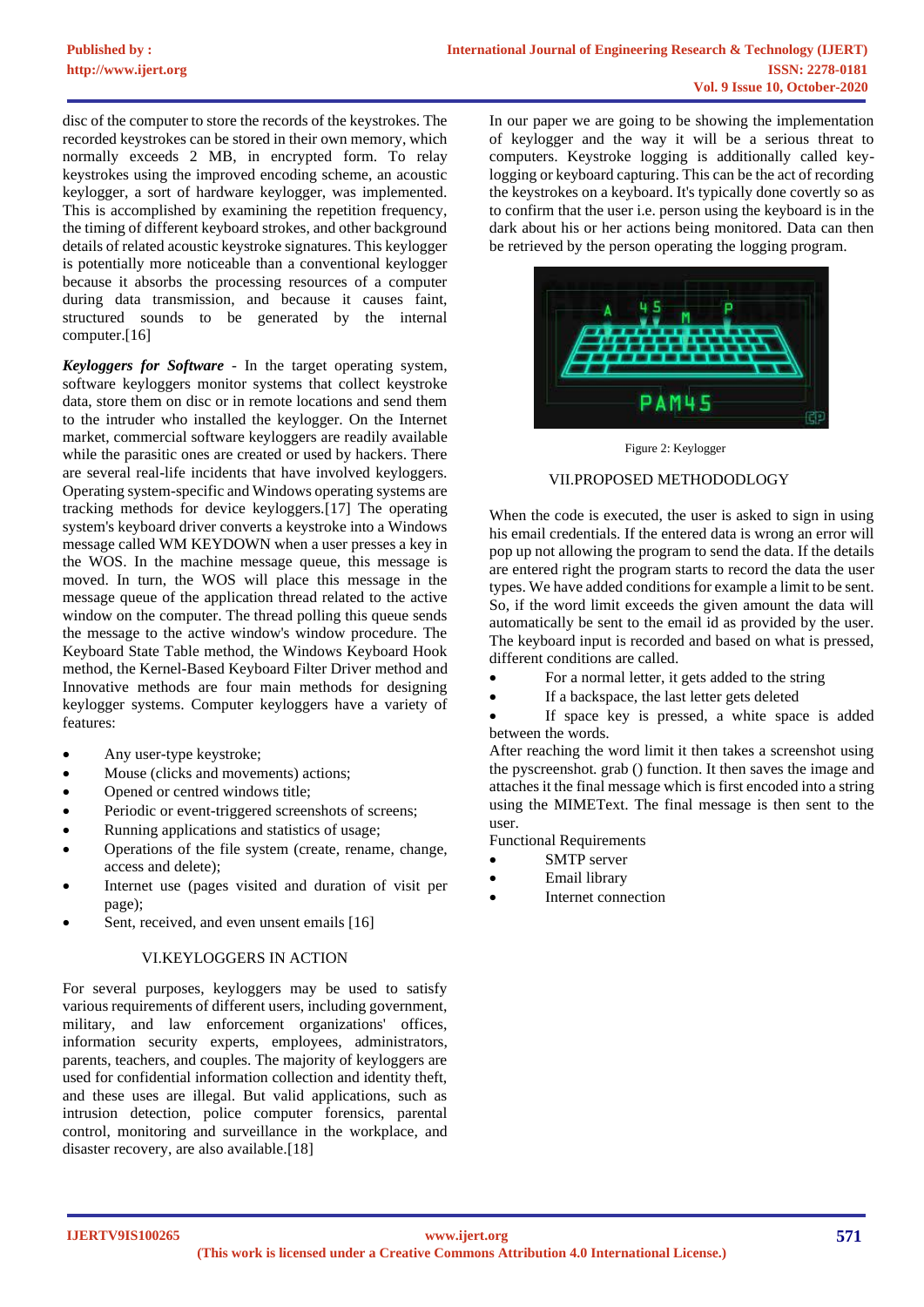

*Figure 3 : Methodology used*

# VIII.RESULTS



*Figure 4 – Executing the code*

| $= M$ Gentil                                                                              | Q. Services<br>٠                                                                                             | $\odot$<br>Θ<br>m<br>۰                  |
|-------------------------------------------------------------------------------------------|--------------------------------------------------------------------------------------------------------------|-----------------------------------------|
| + Great                                                                                   | $\alpha$<br>ú<br>$\bullet$<br>$\qquad \qquad \blacksquare \qquad \blacksquare \qquad \blacksquare$<br>٠<br>n | 141.0<br>$2 - 89$<br>ø                  |
| D. Idea                                                                                   | (no subject) lines:                                                                                          | $\Theta$<br>e<br>$\mathbf{r}$           |
| exerc<br>٠<br>$\circ$<br>eropaed<br>$\rightarrow$<br><b>Sap</b><br>n<br>Dulla<br>$= 5344$ | bostinged 99 Senatorn<br>12.92 =<br>can be an and Hills are company<br><b>Sidney</b><br>w                    | Write-Witnesseau @<br>$\leftarrow$<br>ø |
| <b>Mast</b><br>New need by<br>$\sim$<br>Ell January (No.                                  | $1 - 1 - 1$<br>-<br>------                                                                                   |                                         |
| <b>Linguists</b><br>El Isaat -<br><b>NUMBER</b><br><b>Mail a conseque</b>                 | # Finand<br>4. Rocky                                                                                         |                                         |

*Figure 5 – Email sent by the keylogger*

As you can see when the user starts typing his or her details on the Facebook signup page, each key stroke pressed by him is recorded. After reaching the word limit it then sends out an email with the keystroke and email attached. This can be dangerous as the password typed by the user is clearly visible to the intruder.

#### IX.SOFTWARE SECURITY MEASURES

To protect personal or institutional information properties, measures to detect keyloggers are necessary.[19] Users of computers should know how to identify the presence of mounted keyloggers on their computers. Some of the general metrics are:

- Firewall, antispyware, anti-keylogger, and anti-virus software warnings.
- Some keys do not work properly.
- It takes time after a key is pressed for a character to appear on the screen.
- Mouse clicks don't always work.
- Double clicks and drag-drop operations work oddly.

Even after restarting a system, if any of these signs occur, it is probable that a keylogger remains in the operating system. Users should always keep keylogger threats in mind when entering sensitive information through a keyboard. Even if virtual keyboards are present in applications such as online banking or online shopping to enter personal data, virtual keyboards do not fully protect the personal information of users. It should not be overlooked that certain sophisticated keyloggers are able to take screenshots to show sensitive details based on mouse clicks. Any additional steps that can be taken are as follows:

- Always be mindful of any operation on the machine
- Using other methods for prevention, such as firewalls, anti-virus, anti-spyware and anti-spam software.
- Never let your machine leave others alone.
- Always be mindful of keylogger signals and tracking systems for operation.
- Use keyboards on the phone.
- Maintain up-to date security updates.
- Only download programmes from reputable websites.
- Read all security alerts, licencing agreements, and popups for privacy declarations.[19]

For detecting and removing spyware, malware, and viruses, use one or more anti-spyware software.

#### X.CONCLUSION

We have discovered the fundamentals of malware, malware detection, and malware analysis approaches. We've also heard about static malware analysis limitations. Dynamic malware analysis is the best way to test malware samples, following the controversy between static and malware analysis. We have gone through the different methods for malware detection in this.

Keyloggers are important tools with several tasks that can be performed. Although some keylogger implementations are legitimate, many (maybe most) keyloggers are illegally used. Normal machine-to - machine interface safety mechanisms do not secure computer systems from attacks by keyloggers. In order to combat keylogger intrusions, human-to - machine interfaces must be considered. It is expected that the risks of keyloggers will emerge more and more. Users should be conscious and follow protective measures of this high risk of using computers. Unfortunately, although there are papers, materials, and websites about keyloggers, there is not enough data, especially about emerging threats. Using a full security solution that covers a broad spectrum of threats is the most productive way to reduce security risks. In certain cases, the judicious use of keyloggers by employers and computer owners may enhance security, privacy, and productivity.